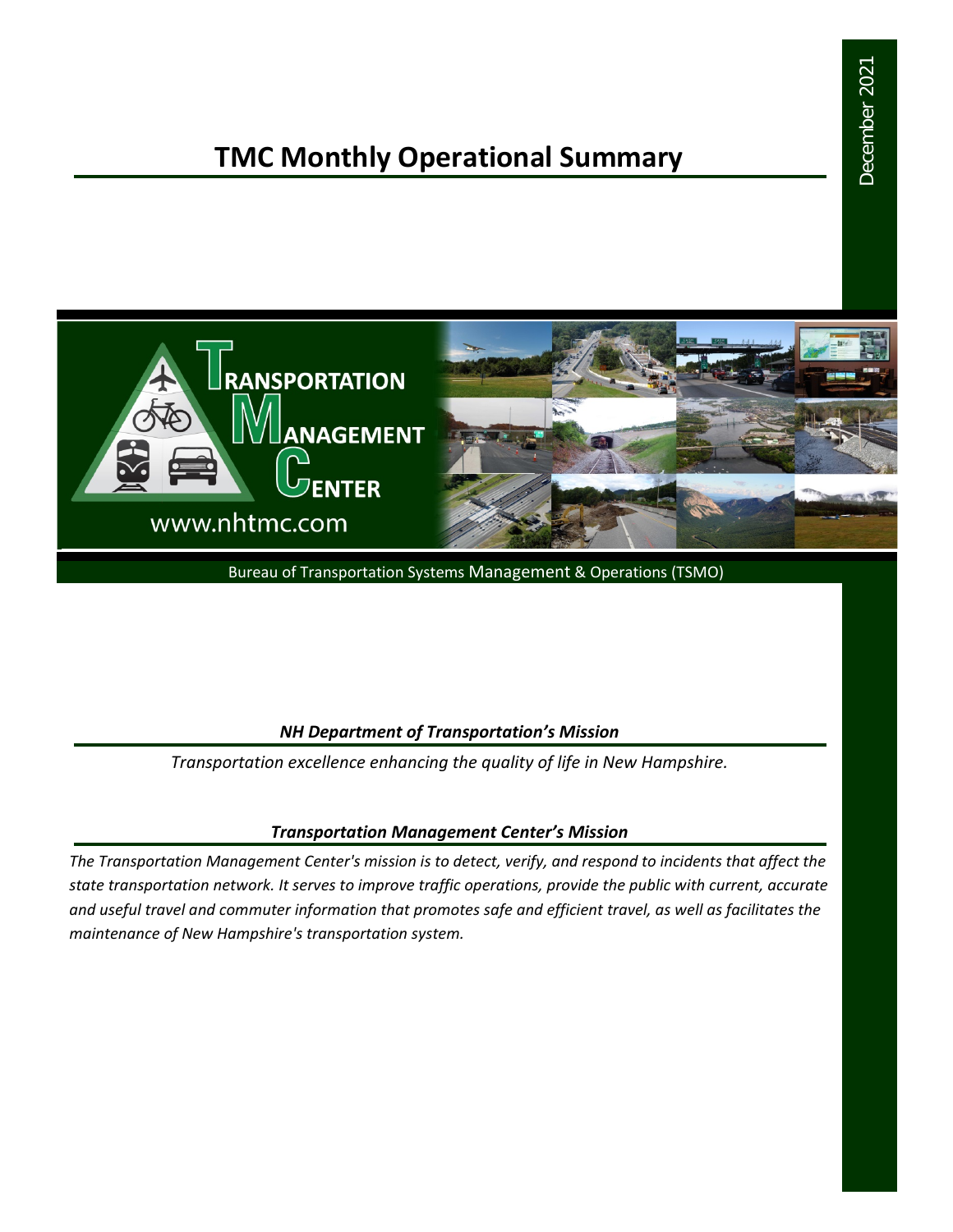**1**

**2 3**

**<sup>4</sup> <sup>5</sup> <sup>6</sup>**

## **New Hampshire Transportation Management Center Coverage Areas by District**

The State of New Hampshire is divided into six Districts and the New Hampshire Turnpike System comprising of approximately 9,266 lane miles.

# **Permanent ITS Equipment List**

| <b>Closed-Circuit Television (CCTV) Cameras</b>                                                                                                                                                 | 2020 Total      | 2021 Total      |  |
|-------------------------------------------------------------------------------------------------------------------------------------------------------------------------------------------------|-----------------|-----------------|--|
| CCTV cameras are used to pinpoint and<br>monitor traffic events so that information<br>can be disseminated quickly and<br>accurately.                                                           | 119             | 143             |  |
| <b>Dynamic Message Signs (DMS)</b>                                                                                                                                                              |                 |                 |  |
| DMS aid in sending messages to motorists                                                                                                                                                        | 56              | 57              |  |
| to inform them of traffic events that may                                                                                                                                                       | $16^{1}$        | $16^{1}$        |  |
| be impacting their route ahead.<br><sup>1</sup> Additional DMS that TSMO uses during the winter<br>season.<br><sup>2</sup> TSMO is responsible for an additional ~20 DMS for the<br>department. | 20 <sup>2</sup> | 20 <sup>2</sup> |  |
| <b>Road Weather Information System</b><br>(RWIS)                                                                                                                                                |                 |                 |  |
| A RWIS collects and displays data from a<br>network of pavement and atmospheric<br>sensors to provide site-specific weather<br>and pavement surface condition<br>information.                   | 25              | 37              |  |
| <b>Variable Speed Limit Sign (VSL)</b>                                                                                                                                                          |                 |                 |  |
| VSL are speed limits that change based on<br>road, traffic, and weather conditions.                                                                                                             | 18              | 23              |  |
| <b>Motor Vehicle Detection System (MVDS)</b>                                                                                                                                                    |                 |                 |  |
| MVDS are sensors that collect speed and<br>volume data.                                                                                                                                         | 19              | 39              |  |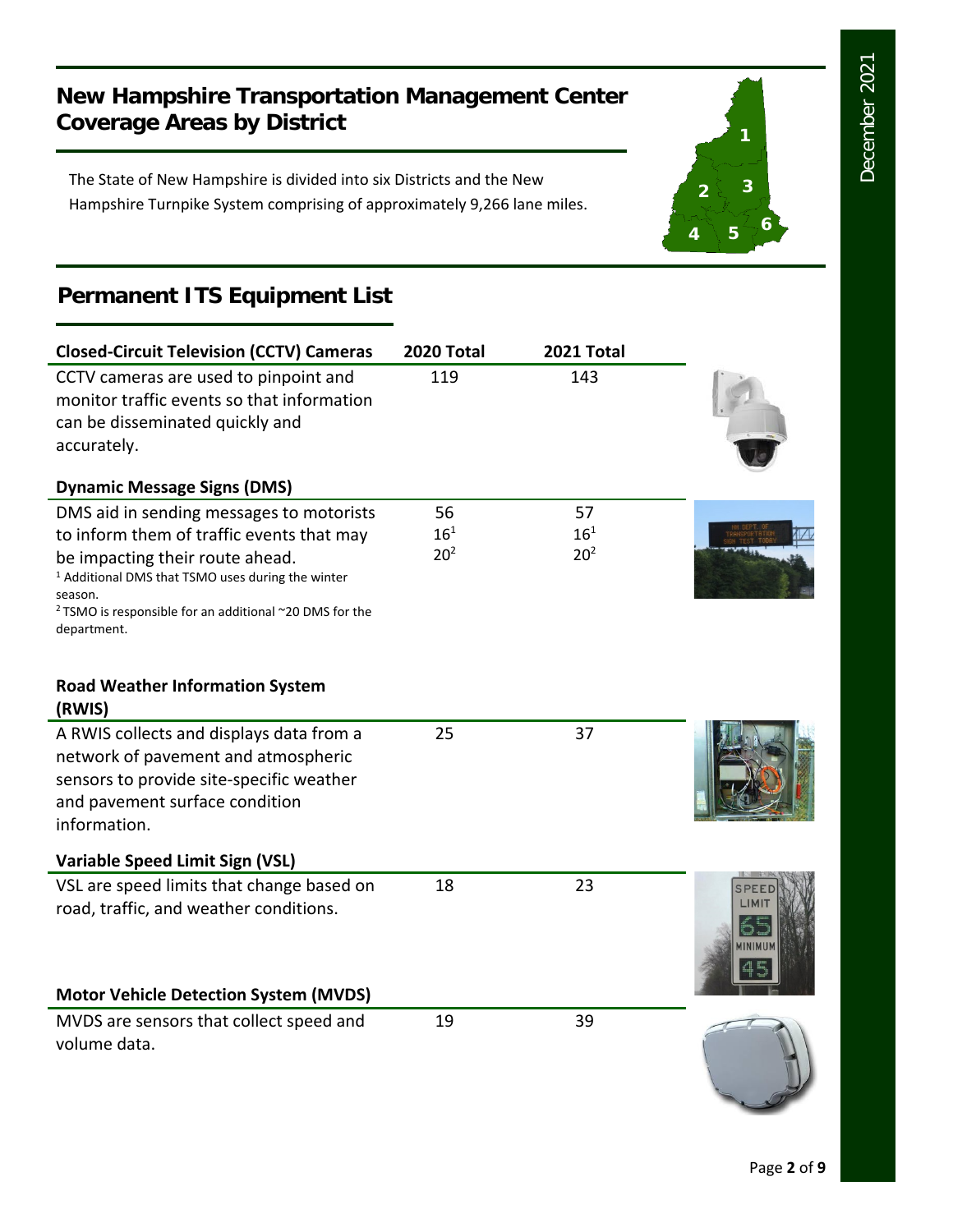|                                                                                                                                         | <b>Current Month</b>                 | 2021 Total |  |
|-----------------------------------------------------------------------------------------------------------------------------------------|--------------------------------------|------------|--|
| <b>Unplanned Incidents</b>                                                                                                              | <b>Total Unplanned Incidents</b>     |            |  |
| Operators log information about each<br>unplanned incident including date/time,<br>location, traffic impact, and duration.              | 149                                  | 1,568      |  |
| <b>Planned Incidents</b>                                                                                                                | <b>Total Planned Incidents</b>       |            |  |
| Operators log information about each<br>planned incident including date/time,<br>location, traffic impact, and duration.                | 159                                  | 3,642      |  |
| Communication                                                                                                                           | <b>Total Calls</b>                   |            |  |
| Operators log all incoming and outgoing<br>control room communications, engaging<br>various incident responders and<br>stakeholders.    | 4,614                                | 49,382     |  |
| <b>Work Zones Communication</b>                                                                                                         | <b>Total Construction Calls</b>      |            |  |
| Construction related activities or<br>communication that's outside of planned<br>incidents.                                             | 1,042                                | 18,302     |  |
| <b>DMS Messages</b>                                                                                                                     | <b>Total Messages</b>                |            |  |
| All changes to DMS are logged and<br>reviewed.                                                                                          | 11,893                               | 187,887    |  |
| <b>Public Outreach</b>                                                                                                                  | <b>Total NHTMC.com Webpage Users</b> |            |  |
| Operators use Twitter and nhtmc.com to<br>inform motorists about traffic events and<br>other road related information.                  | 2,050                                | 17,272     |  |
| <b>Storm Desk Activations</b>                                                                                                           | <b>Total Storm Desk Activations</b>  |            |  |
| The TSMO Storm Desk is activated during<br>storm events. The Storm Desk is utilized<br>as a single point of contact to<br>stakeholders. | 2                                    | 3          |  |

December 2021 December 2021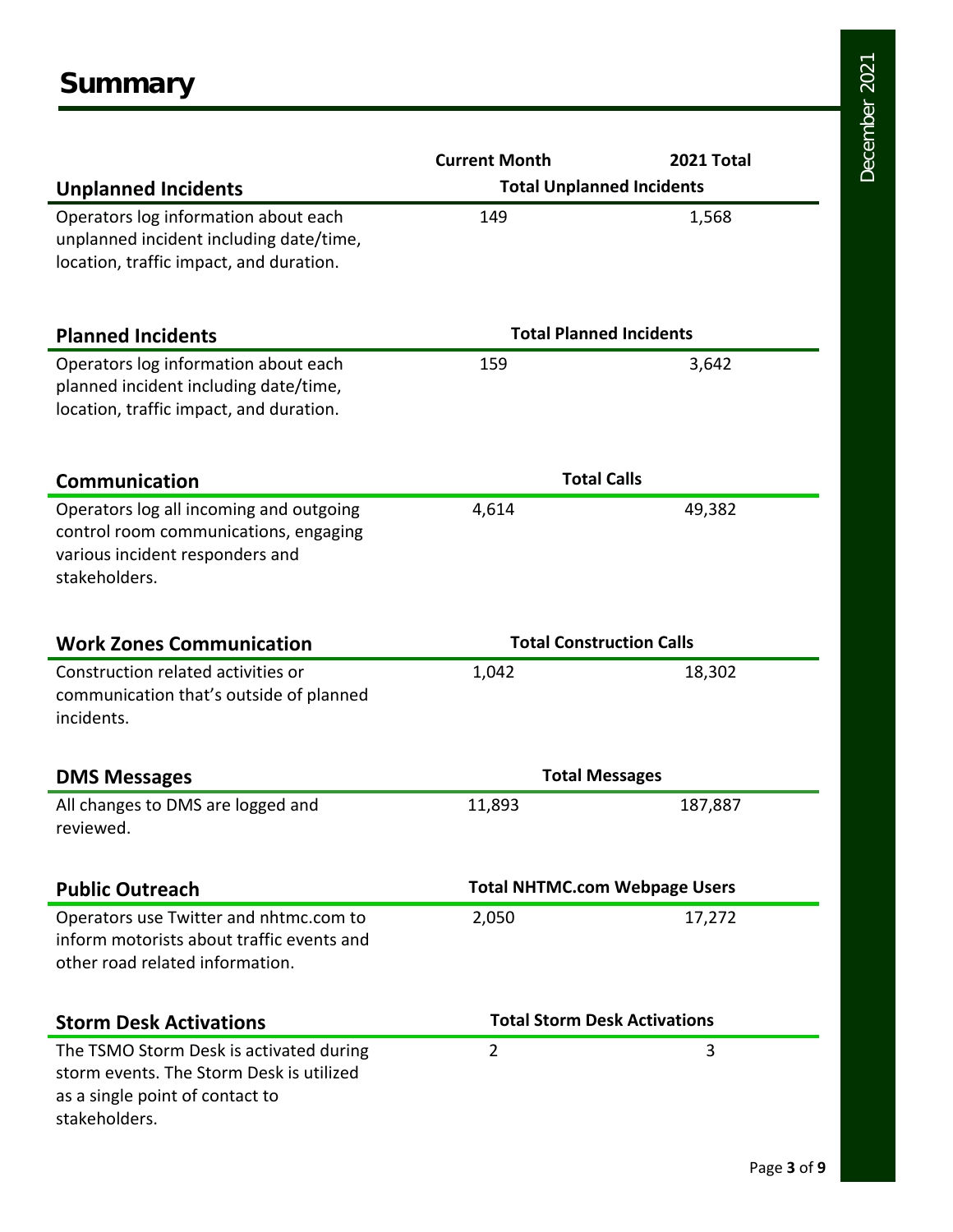# **Unplanned Incidents**



Increased staffing within the TMC is necessary during normal business hours to better facilitate daily operations while also managing unplanned incidents. Incidents are tracked by the time at which the operators are notified of the start of the event.

## **Current Month - Incidents by Type**



This graph shows the type of incident totals for the month.

### **Types of Incidents:**

**No Closure:** No lane closures occurred during the incident. **Partial Closure**: Only a part of the roadway was closed. **Full Closure**: All lanes were closed during the incident.

No Closure Partial Closure Full Closure

### **Current Month - Incident Duration Current Month - Incident by Road**

This graph shows the duration history of incidents.



This graph shows which type of roadway the incidents occurred on.

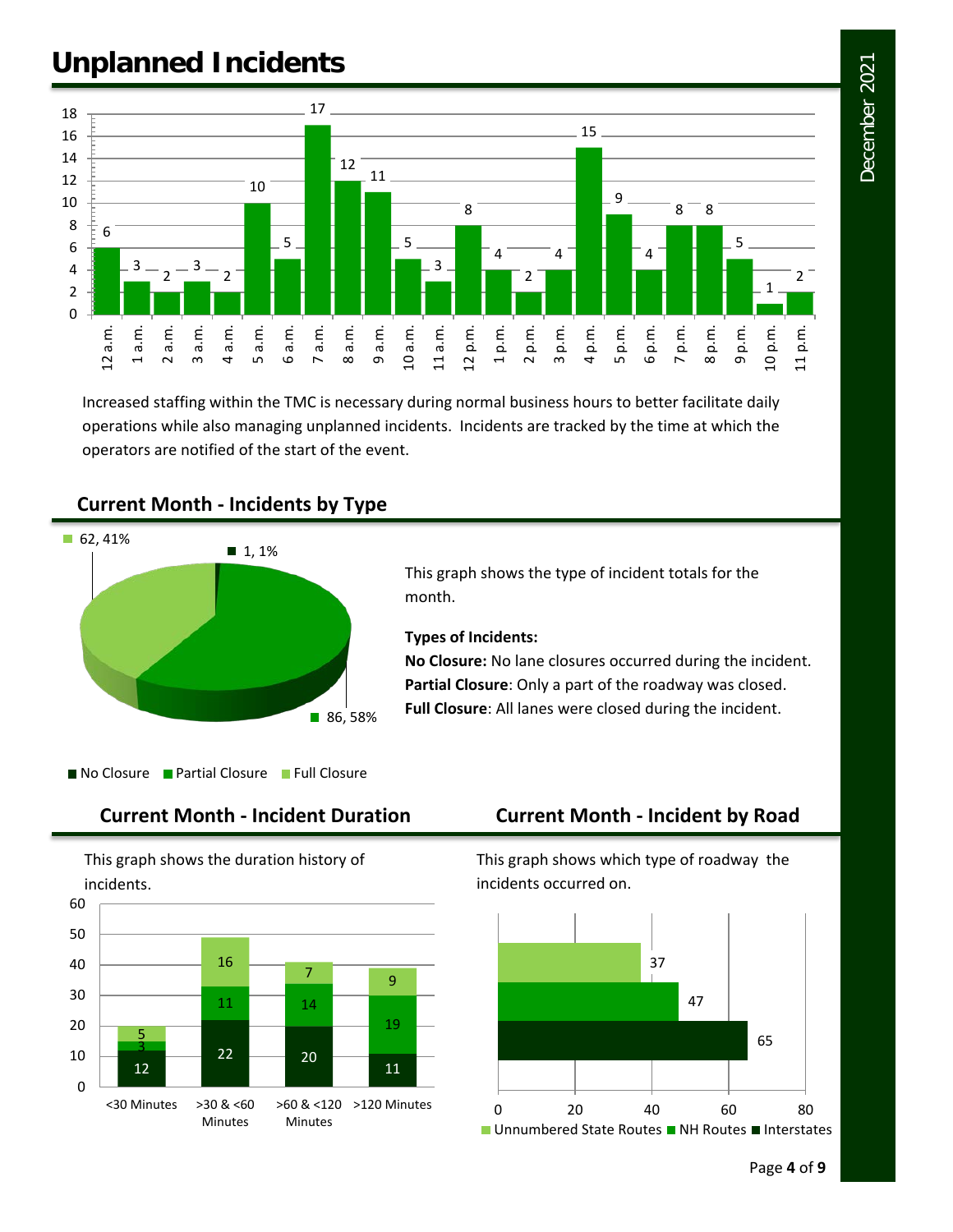# **Planned Events**



Additional staffing within the TMC is necessary during peak hours to meet the demands of daily planned operations. Planned Events are tracked by the time at which the operators are notified of the start of the event.



## **Current Month - Incidents by Type**

■ Bridge Maintenance (Partial Closure) ■ Bridge Maintenance (Full Closure) ■ Road Maintenance (Partial Closure) ■ Road Maintenance (Full Closure) Other

## **Current Month - Incident Duration Current Month - Incident by Road**

This graph shows the duration history of incidents.



partial closure or full closure.

This graph shows the type of incident totals

Planned Events that impact the roadway, shoulder, or a ramp include events such as construction, bridge maintenance, or road maintenance. Each type could result in a

for the month.

This graph shows which type of roadway the incidents occurred on.

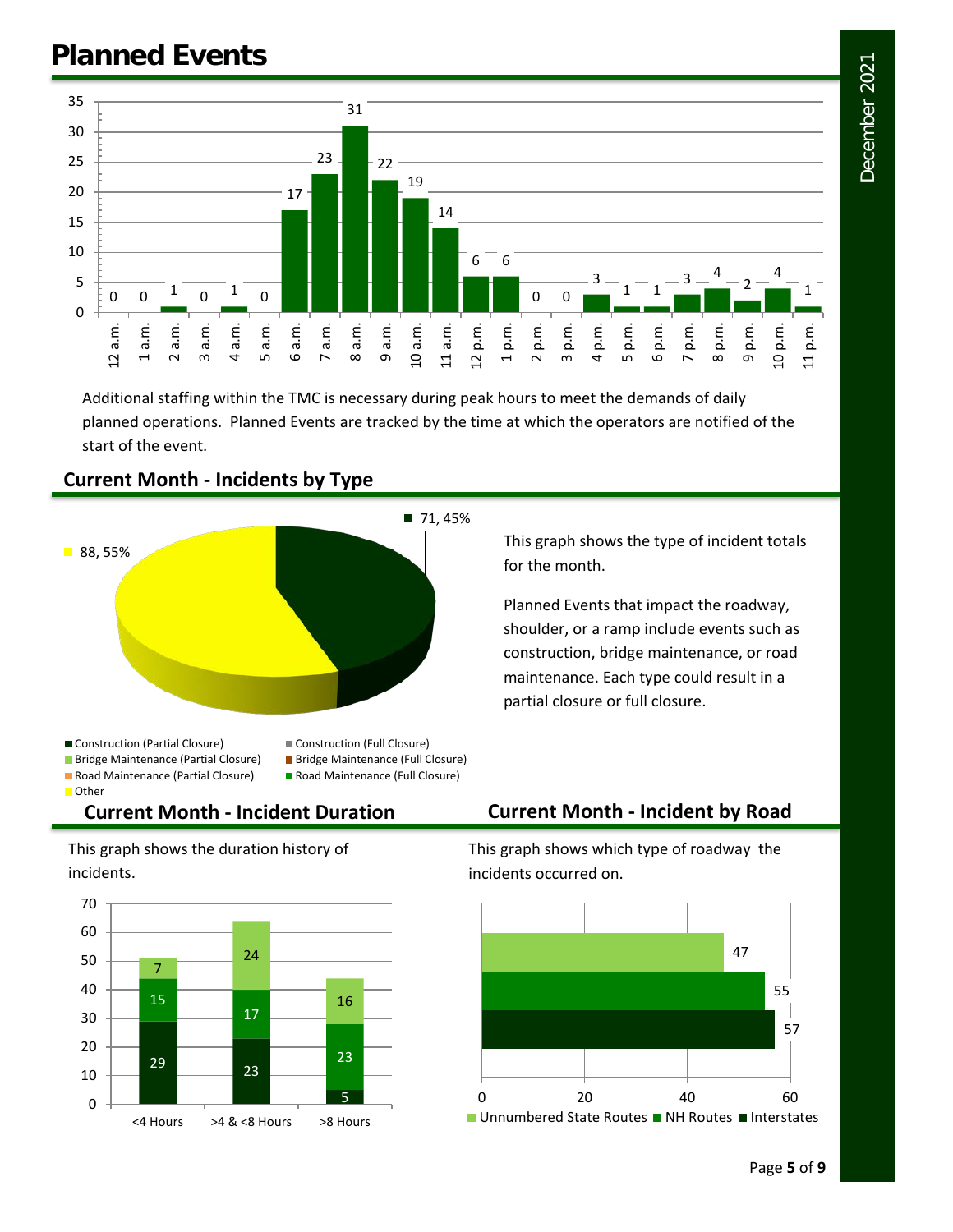## **Current Month - Calls by Type**

Dispatchers receive different types of calls throughout the day. They log the type of call and review this information monthly.



## **Log Entries by Type**

This graph shows the amount of log entries by type that TMC Operators have entered into the Compass ATMS for the current month.

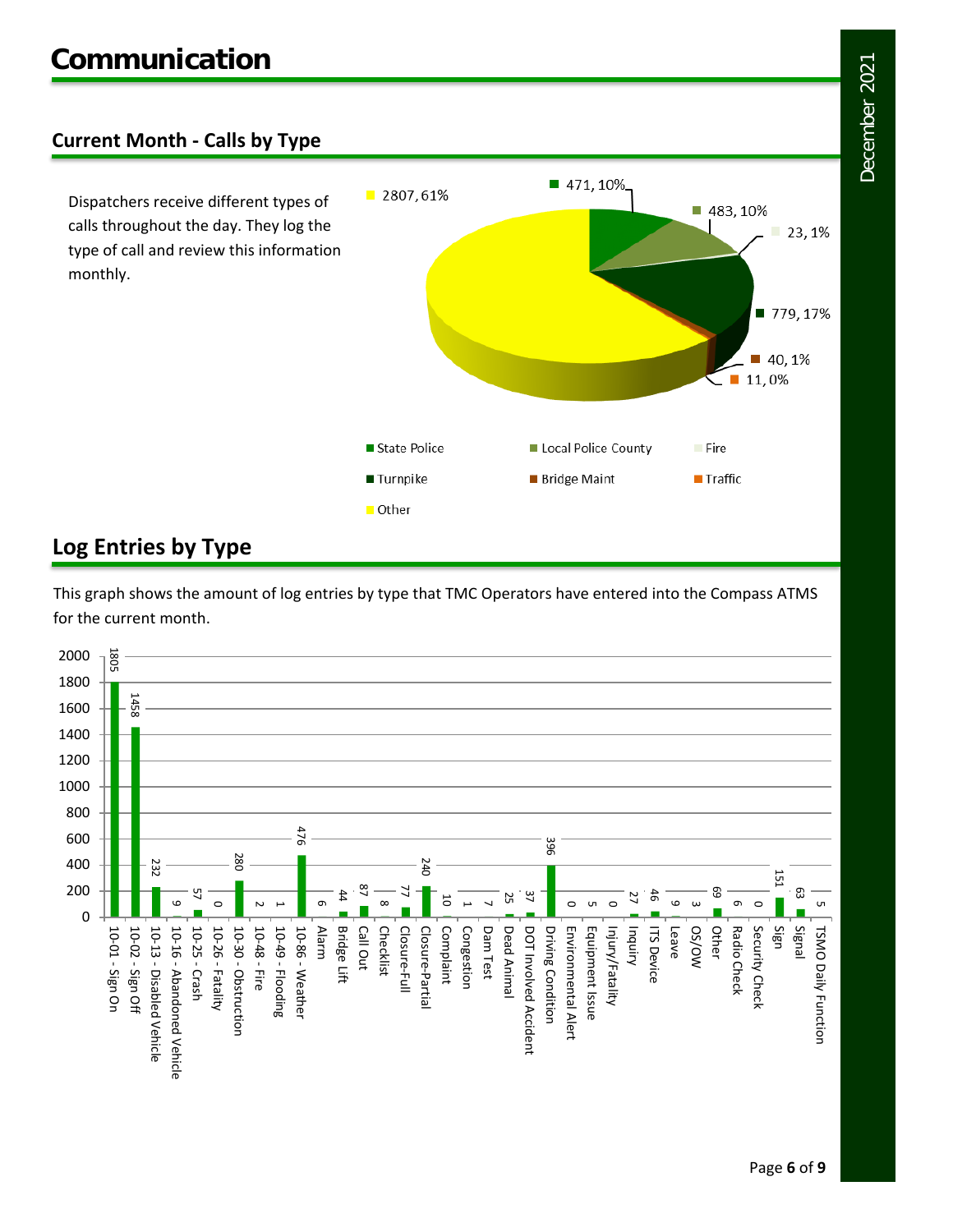This graph shows the different types of construction related calls that dispatchers received.



### **Current Month – Construction Calls Incidents Occurring in Work Zones**

This graph shows the total number of incidents reported on Work Zone Crash Reports from the Bureau of Construction.



## **Incidents Occurring in Work Zones by Location**



The graph to the left shows the incidents occurring in work zones by district for the current month and for the current year.

The map to the right shows the current year total for incidents occurring in work zones by district.

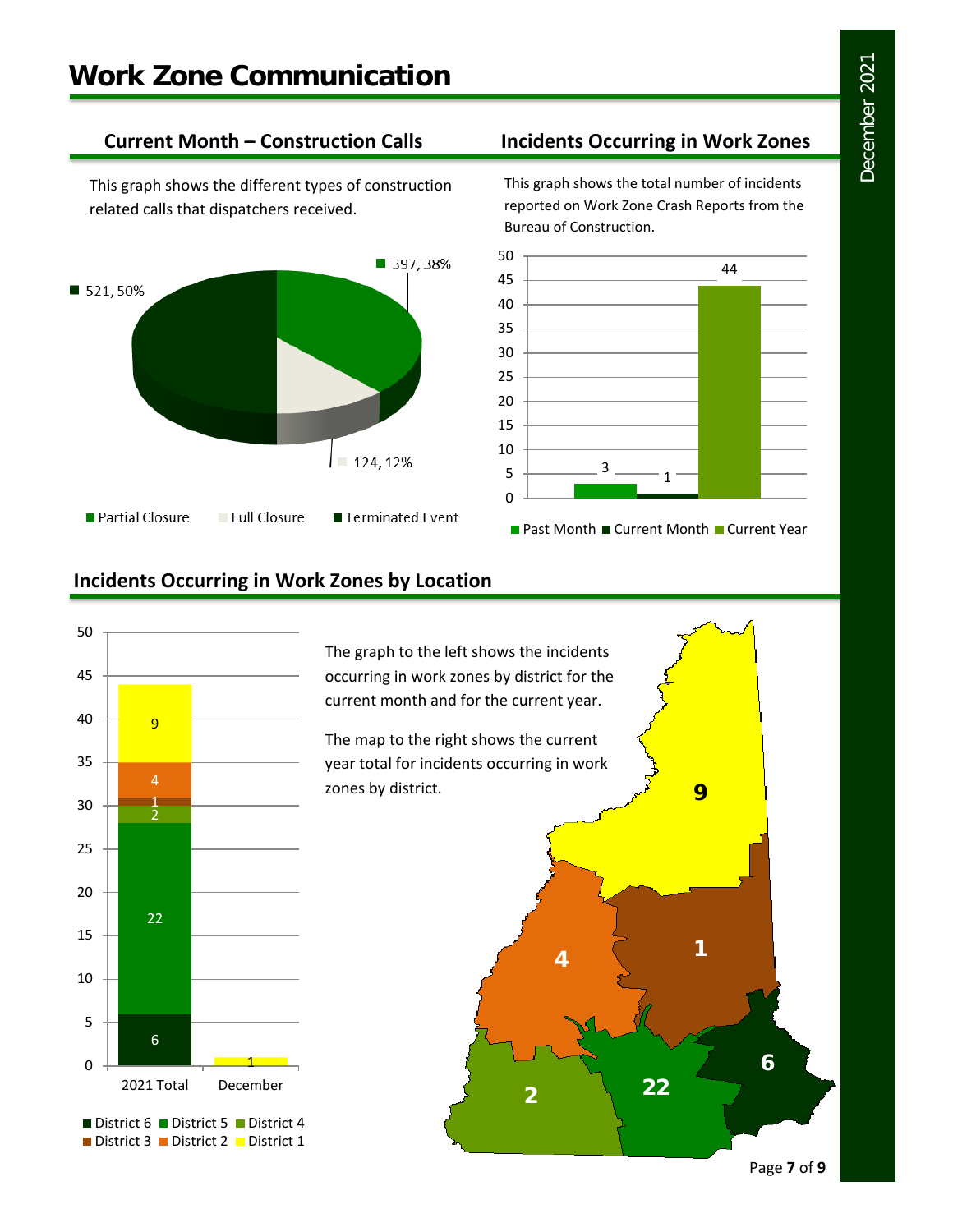# **DMS Messages**





This graph shows the type of message that were relayed to the public by being displayed on the DMS.

This graph shows the total messages that were posted to DMS for the year so far.

## **Current Month - Total Messages Posted by Board**

| 176<br>101 E 52.8 FSV5<br>73<br>93 NM 2.35 VSL D 5<br>11<br><b>95N 3.0 FSDT</b><br>32<br>10<br>169<br>101E 102 PSP5<br>95S 15.4 FSDT<br>93 NM 3.8 VSL D5<br>64<br>10<br>66<br>101E 114.8 FSV6<br>93 NM 6.6 VSL D5<br>95S 3.4 FSPT<br>11<br>162<br>101W 102.6 FSV5<br>71<br>95S 7.6 FSDT<br>93 S 2.2 VSL D 5<br>58<br>69<br>36<br>101W 115 PSP5<br>93 S 22.6 PSVT - SWZ - M06<br>FEE N 1.2 FSVT<br>99<br>38<br>59<br>101W 128 PSV6<br>93 S 23.3 PSVT - SWZ - M05<br><b>FEE N 16.2 PSVT</b><br>52<br>43<br>16N 35.0 PSV3<br>93 S 25.1 PSVT - SWZ - M04<br>52<br>FEE N 18.8 FSVT<br>52<br>51<br>57<br>16S 75.4 FSV3<br>93 S 25.6 PSVT - SWZ - M03<br>FEE N 5.2 PSVT<br>293N 8.8 FSPT<br>386<br>93 S 26.4 PSVT - SWZ - M02<br>85<br>FEE S 17.8 PSVT<br>75<br>58<br>53<br>103<br>293S 1.4 FSD5<br>93 S 27.4 PSVT - SWZ - M01<br>FEE S 3.8 FSDT<br>55<br>44<br>293S 4.8 FSDT<br>93 S 31.9 PSVT - SWZ - M07<br>142<br>FEE S 8.6 FSPT<br>22<br>10<br>254<br>393 W 1.9 PSV5<br>93 S 5.2 VSL D5<br>ST N 1.0 FSAT<br>39<br>68<br>24<br>93 S EX 9 On-Ramp - SWZ - M09<br><b>ST N 19.2 PSVT</b><br>4 W 98.9 FSS6<br>10<br>75<br>31<br><b>4E 92.4 FSS6</b><br>93 SM 2.2 VSL D 5<br>ST N 4.4 FSST<br>9<br>55<br>70<br><b>4E 98 FSA6</b><br>93 SM 5.2 VSL D5<br><b>ST S 24.4 FSVT</b><br>26<br>12<br>2,326<br>89 N 56.8 PSV2 - SWZ - M01<br>ST S 3.4 FSDT<br>93N 16.0 VSL D5<br>89 N 57.2 PSV2 - SWZ - M02<br>10<br>12<br>66<br>93N 16.0 VSL D5 Median<br><b>ST S 34.4 PSVT</b><br>8<br>504<br>89 N 59.8 PSV2 - SWZ - M03<br>93N 23.4 FSD5<br>ST S 7.8 FSAT<br>2,012<br>5<br>89 S 58.7 PSV2 - SWV - M07<br>93N 32.9 FSST<br>47<br>41<br>WA W 0.5 FSST<br>8<br>71<br>89 S VT 0.9 PSV VT - SWZ - M05<br>93N 36.2 FSVT<br>40<br>89N 1.8 FSV5<br>191<br>93N 43.8 PSP5<br>56<br>84<br>93N 57.6 FSS3<br>89N 18.4 FSS5<br>73<br>24<br>89N 28.8 PSV2<br>93N 76.4 FSV3<br>43<br>96<br>89N 35.5 FSV2<br>93N 82.6 FSV3<br>73<br>90<br>89N 43.8 PSV2<br>93N 99.6 FSA3<br>89N 49.0 PSV2<br>27<br>93S 117.6 FSA1<br>35<br>89N 54.9 FSS2<br>43<br>93S 122.2 FSV1<br>41<br>187<br>208<br>89S 10.8 FSV5<br>93S 23.4 FSD5<br>517<br>64<br>89S 3.4 FSV5<br>93S 27.8 FSDT<br>47<br>60<br>89S 31.4 PSP5<br>93S 32.4 FSVT<br>25<br>43<br>89S 42.6 PSV2<br>93S 36.5 FSST<br>99<br>68<br>89S 55.0 PSV2<br>93S 39.0 FSV5<br>55<br>89S 57.7 FSS2<br>93S 43.3 PSV5<br>24<br>8<br>70<br>91 N VT 69.1 PSV VT - SWZ - M06<br>93S 48.0 FSV5<br>34<br>91 S VT 70.6 PSV VT - SWZ - M04<br>$\overline{7}$<br>93S 57.6 PSP5<br>78<br>93 N 0.5 FSDT<br>180<br>93S 68.8 FSV3<br>93 N 2.35 VSL D 5<br>11<br>93S 7.2 FSD5<br>211<br>70<br>93 N 3.8 VSL D5<br>10<br>93S 85.4 FSV3<br>179<br>93 N 6.6 VSL D5<br>10<br>95N 0.4 FSVT |               |     |               |    |  |
|---------------------------------------------------------------------------------------------------------------------------------------------------------------------------------------------------------------------------------------------------------------------------------------------------------------------------------------------------------------------------------------------------------------------------------------------------------------------------------------------------------------------------------------------------------------------------------------------------------------------------------------------------------------------------------------------------------------------------------------------------------------------------------------------------------------------------------------------------------------------------------------------------------------------------------------------------------------------------------------------------------------------------------------------------------------------------------------------------------------------------------------------------------------------------------------------------------------------------------------------------------------------------------------------------------------------------------------------------------------------------------------------------------------------------------------------------------------------------------------------------------------------------------------------------------------------------------------------------------------------------------------------------------------------------------------------------------------------------------------------------------------------------------------------------------------------------------------------------------------------------------------------------------------------------------------------------------------------------------------------------------------------------------------------------------------------------------------------------------------------------------------------------------------------------------------------------------------------------------------------------------------------------------------------------------------------------------------------------------------------------------------------------------------------------------------------------------------------------------------------------------------------------------------------------------------------------------------------------------------------------------------------------------------------------|---------------|-----|---------------|----|--|
|                                                                                                                                                                                                                                                                                                                                                                                                                                                                                                                                                                                                                                                                                                                                                                                                                                                                                                                                                                                                                                                                                                                                                                                                                                                                                                                                                                                                                                                                                                                                                                                                                                                                                                                                                                                                                                                                                                                                                                                                                                                                                                                                                                                                                                                                                                                                                                                                                                                                                                                                                                                                                                                                           |               |     |               |    |  |
|                                                                                                                                                                                                                                                                                                                                                                                                                                                                                                                                                                                                                                                                                                                                                                                                                                                                                                                                                                                                                                                                                                                                                                                                                                                                                                                                                                                                                                                                                                                                                                                                                                                                                                                                                                                                                                                                                                                                                                                                                                                                                                                                                                                                                                                                                                                                                                                                                                                                                                                                                                                                                                                                           |               |     |               |    |  |
|                                                                                                                                                                                                                                                                                                                                                                                                                                                                                                                                                                                                                                                                                                                                                                                                                                                                                                                                                                                                                                                                                                                                                                                                                                                                                                                                                                                                                                                                                                                                                                                                                                                                                                                                                                                                                                                                                                                                                                                                                                                                                                                                                                                                                                                                                                                                                                                                                                                                                                                                                                                                                                                                           |               |     |               |    |  |
|                                                                                                                                                                                                                                                                                                                                                                                                                                                                                                                                                                                                                                                                                                                                                                                                                                                                                                                                                                                                                                                                                                                                                                                                                                                                                                                                                                                                                                                                                                                                                                                                                                                                                                                                                                                                                                                                                                                                                                                                                                                                                                                                                                                                                                                                                                                                                                                                                                                                                                                                                                                                                                                                           |               |     |               |    |  |
|                                                                                                                                                                                                                                                                                                                                                                                                                                                                                                                                                                                                                                                                                                                                                                                                                                                                                                                                                                                                                                                                                                                                                                                                                                                                                                                                                                                                                                                                                                                                                                                                                                                                                                                                                                                                                                                                                                                                                                                                                                                                                                                                                                                                                                                                                                                                                                                                                                                                                                                                                                                                                                                                           |               |     |               |    |  |
|                                                                                                                                                                                                                                                                                                                                                                                                                                                                                                                                                                                                                                                                                                                                                                                                                                                                                                                                                                                                                                                                                                                                                                                                                                                                                                                                                                                                                                                                                                                                                                                                                                                                                                                                                                                                                                                                                                                                                                                                                                                                                                                                                                                                                                                                                                                                                                                                                                                                                                                                                                                                                                                                           |               |     |               |    |  |
|                                                                                                                                                                                                                                                                                                                                                                                                                                                                                                                                                                                                                                                                                                                                                                                                                                                                                                                                                                                                                                                                                                                                                                                                                                                                                                                                                                                                                                                                                                                                                                                                                                                                                                                                                                                                                                                                                                                                                                                                                                                                                                                                                                                                                                                                                                                                                                                                                                                                                                                                                                                                                                                                           |               |     |               |    |  |
|                                                                                                                                                                                                                                                                                                                                                                                                                                                                                                                                                                                                                                                                                                                                                                                                                                                                                                                                                                                                                                                                                                                                                                                                                                                                                                                                                                                                                                                                                                                                                                                                                                                                                                                                                                                                                                                                                                                                                                                                                                                                                                                                                                                                                                                                                                                                                                                                                                                                                                                                                                                                                                                                           |               |     |               |    |  |
|                                                                                                                                                                                                                                                                                                                                                                                                                                                                                                                                                                                                                                                                                                                                                                                                                                                                                                                                                                                                                                                                                                                                                                                                                                                                                                                                                                                                                                                                                                                                                                                                                                                                                                                                                                                                                                                                                                                                                                                                                                                                                                                                                                                                                                                                                                                                                                                                                                                                                                                                                                                                                                                                           |               |     |               |    |  |
|                                                                                                                                                                                                                                                                                                                                                                                                                                                                                                                                                                                                                                                                                                                                                                                                                                                                                                                                                                                                                                                                                                                                                                                                                                                                                                                                                                                                                                                                                                                                                                                                                                                                                                                                                                                                                                                                                                                                                                                                                                                                                                                                                                                                                                                                                                                                                                                                                                                                                                                                                                                                                                                                           |               |     |               |    |  |
|                                                                                                                                                                                                                                                                                                                                                                                                                                                                                                                                                                                                                                                                                                                                                                                                                                                                                                                                                                                                                                                                                                                                                                                                                                                                                                                                                                                                                                                                                                                                                                                                                                                                                                                                                                                                                                                                                                                                                                                                                                                                                                                                                                                                                                                                                                                                                                                                                                                                                                                                                                                                                                                                           |               |     |               |    |  |
|                                                                                                                                                                                                                                                                                                                                                                                                                                                                                                                                                                                                                                                                                                                                                                                                                                                                                                                                                                                                                                                                                                                                                                                                                                                                                                                                                                                                                                                                                                                                                                                                                                                                                                                                                                                                                                                                                                                                                                                                                                                                                                                                                                                                                                                                                                                                                                                                                                                                                                                                                                                                                                                                           |               |     |               |    |  |
|                                                                                                                                                                                                                                                                                                                                                                                                                                                                                                                                                                                                                                                                                                                                                                                                                                                                                                                                                                                                                                                                                                                                                                                                                                                                                                                                                                                                                                                                                                                                                                                                                                                                                                                                                                                                                                                                                                                                                                                                                                                                                                                                                                                                                                                                                                                                                                                                                                                                                                                                                                                                                                                                           |               |     |               |    |  |
|                                                                                                                                                                                                                                                                                                                                                                                                                                                                                                                                                                                                                                                                                                                                                                                                                                                                                                                                                                                                                                                                                                                                                                                                                                                                                                                                                                                                                                                                                                                                                                                                                                                                                                                                                                                                                                                                                                                                                                                                                                                                                                                                                                                                                                                                                                                                                                                                                                                                                                                                                                                                                                                                           |               |     |               |    |  |
|                                                                                                                                                                                                                                                                                                                                                                                                                                                                                                                                                                                                                                                                                                                                                                                                                                                                                                                                                                                                                                                                                                                                                                                                                                                                                                                                                                                                                                                                                                                                                                                                                                                                                                                                                                                                                                                                                                                                                                                                                                                                                                                                                                                                                                                                                                                                                                                                                                                                                                                                                                                                                                                                           |               |     |               |    |  |
|                                                                                                                                                                                                                                                                                                                                                                                                                                                                                                                                                                                                                                                                                                                                                                                                                                                                                                                                                                                                                                                                                                                                                                                                                                                                                                                                                                                                                                                                                                                                                                                                                                                                                                                                                                                                                                                                                                                                                                                                                                                                                                                                                                                                                                                                                                                                                                                                                                                                                                                                                                                                                                                                           |               |     |               |    |  |
|                                                                                                                                                                                                                                                                                                                                                                                                                                                                                                                                                                                                                                                                                                                                                                                                                                                                                                                                                                                                                                                                                                                                                                                                                                                                                                                                                                                                                                                                                                                                                                                                                                                                                                                                                                                                                                                                                                                                                                                                                                                                                                                                                                                                                                                                                                                                                                                                                                                                                                                                                                                                                                                                           |               |     |               |    |  |
|                                                                                                                                                                                                                                                                                                                                                                                                                                                                                                                                                                                                                                                                                                                                                                                                                                                                                                                                                                                                                                                                                                                                                                                                                                                                                                                                                                                                                                                                                                                                                                                                                                                                                                                                                                                                                                                                                                                                                                                                                                                                                                                                                                                                                                                                                                                                                                                                                                                                                                                                                                                                                                                                           |               |     |               |    |  |
|                                                                                                                                                                                                                                                                                                                                                                                                                                                                                                                                                                                                                                                                                                                                                                                                                                                                                                                                                                                                                                                                                                                                                                                                                                                                                                                                                                                                                                                                                                                                                                                                                                                                                                                                                                                                                                                                                                                                                                                                                                                                                                                                                                                                                                                                                                                                                                                                                                                                                                                                                                                                                                                                           |               |     |               |    |  |
|                                                                                                                                                                                                                                                                                                                                                                                                                                                                                                                                                                                                                                                                                                                                                                                                                                                                                                                                                                                                                                                                                                                                                                                                                                                                                                                                                                                                                                                                                                                                                                                                                                                                                                                                                                                                                                                                                                                                                                                                                                                                                                                                                                                                                                                                                                                                                                                                                                                                                                                                                                                                                                                                           |               |     |               |    |  |
|                                                                                                                                                                                                                                                                                                                                                                                                                                                                                                                                                                                                                                                                                                                                                                                                                                                                                                                                                                                                                                                                                                                                                                                                                                                                                                                                                                                                                                                                                                                                                                                                                                                                                                                                                                                                                                                                                                                                                                                                                                                                                                                                                                                                                                                                                                                                                                                                                                                                                                                                                                                                                                                                           |               |     |               |    |  |
|                                                                                                                                                                                                                                                                                                                                                                                                                                                                                                                                                                                                                                                                                                                                                                                                                                                                                                                                                                                                                                                                                                                                                                                                                                                                                                                                                                                                                                                                                                                                                                                                                                                                                                                                                                                                                                                                                                                                                                                                                                                                                                                                                                                                                                                                                                                                                                                                                                                                                                                                                                                                                                                                           |               |     |               |    |  |
|                                                                                                                                                                                                                                                                                                                                                                                                                                                                                                                                                                                                                                                                                                                                                                                                                                                                                                                                                                                                                                                                                                                                                                                                                                                                                                                                                                                                                                                                                                                                                                                                                                                                                                                                                                                                                                                                                                                                                                                                                                                                                                                                                                                                                                                                                                                                                                                                                                                                                                                                                                                                                                                                           |               |     |               |    |  |
|                                                                                                                                                                                                                                                                                                                                                                                                                                                                                                                                                                                                                                                                                                                                                                                                                                                                                                                                                                                                                                                                                                                                                                                                                                                                                                                                                                                                                                                                                                                                                                                                                                                                                                                                                                                                                                                                                                                                                                                                                                                                                                                                                                                                                                                                                                                                                                                                                                                                                                                                                                                                                                                                           |               |     |               |    |  |
|                                                                                                                                                                                                                                                                                                                                                                                                                                                                                                                                                                                                                                                                                                                                                                                                                                                                                                                                                                                                                                                                                                                                                                                                                                                                                                                                                                                                                                                                                                                                                                                                                                                                                                                                                                                                                                                                                                                                                                                                                                                                                                                                                                                                                                                                                                                                                                                                                                                                                                                                                                                                                                                                           |               |     |               |    |  |
|                                                                                                                                                                                                                                                                                                                                                                                                                                                                                                                                                                                                                                                                                                                                                                                                                                                                                                                                                                                                                                                                                                                                                                                                                                                                                                                                                                                                                                                                                                                                                                                                                                                                                                                                                                                                                                                                                                                                                                                                                                                                                                                                                                                                                                                                                                                                                                                                                                                                                                                                                                                                                                                                           |               |     |               |    |  |
|                                                                                                                                                                                                                                                                                                                                                                                                                                                                                                                                                                                                                                                                                                                                                                                                                                                                                                                                                                                                                                                                                                                                                                                                                                                                                                                                                                                                                                                                                                                                                                                                                                                                                                                                                                                                                                                                                                                                                                                                                                                                                                                                                                                                                                                                                                                                                                                                                                                                                                                                                                                                                                                                           |               |     |               |    |  |
|                                                                                                                                                                                                                                                                                                                                                                                                                                                                                                                                                                                                                                                                                                                                                                                                                                                                                                                                                                                                                                                                                                                                                                                                                                                                                                                                                                                                                                                                                                                                                                                                                                                                                                                                                                                                                                                                                                                                                                                                                                                                                                                                                                                                                                                                                                                                                                                                                                                                                                                                                                                                                                                                           |               |     |               |    |  |
|                                                                                                                                                                                                                                                                                                                                                                                                                                                                                                                                                                                                                                                                                                                                                                                                                                                                                                                                                                                                                                                                                                                                                                                                                                                                                                                                                                                                                                                                                                                                                                                                                                                                                                                                                                                                                                                                                                                                                                                                                                                                                                                                                                                                                                                                                                                                                                                                                                                                                                                                                                                                                                                                           |               |     |               |    |  |
|                                                                                                                                                                                                                                                                                                                                                                                                                                                                                                                                                                                                                                                                                                                                                                                                                                                                                                                                                                                                                                                                                                                                                                                                                                                                                                                                                                                                                                                                                                                                                                                                                                                                                                                                                                                                                                                                                                                                                                                                                                                                                                                                                                                                                                                                                                                                                                                                                                                                                                                                                                                                                                                                           |               |     |               |    |  |
|                                                                                                                                                                                                                                                                                                                                                                                                                                                                                                                                                                                                                                                                                                                                                                                                                                                                                                                                                                                                                                                                                                                                                                                                                                                                                                                                                                                                                                                                                                                                                                                                                                                                                                                                                                                                                                                                                                                                                                                                                                                                                                                                                                                                                                                                                                                                                                                                                                                                                                                                                                                                                                                                           |               |     |               |    |  |
|                                                                                                                                                                                                                                                                                                                                                                                                                                                                                                                                                                                                                                                                                                                                                                                                                                                                                                                                                                                                                                                                                                                                                                                                                                                                                                                                                                                                                                                                                                                                                                                                                                                                                                                                                                                                                                                                                                                                                                                                                                                                                                                                                                                                                                                                                                                                                                                                                                                                                                                                                                                                                                                                           |               |     |               |    |  |
|                                                                                                                                                                                                                                                                                                                                                                                                                                                                                                                                                                                                                                                                                                                                                                                                                                                                                                                                                                                                                                                                                                                                                                                                                                                                                                                                                                                                                                                                                                                                                                                                                                                                                                                                                                                                                                                                                                                                                                                                                                                                                                                                                                                                                                                                                                                                                                                                                                                                                                                                                                                                                                                                           |               |     |               |    |  |
|                                                                                                                                                                                                                                                                                                                                                                                                                                                                                                                                                                                                                                                                                                                                                                                                                                                                                                                                                                                                                                                                                                                                                                                                                                                                                                                                                                                                                                                                                                                                                                                                                                                                                                                                                                                                                                                                                                                                                                                                                                                                                                                                                                                                                                                                                                                                                                                                                                                                                                                                                                                                                                                                           |               |     |               |    |  |
|                                                                                                                                                                                                                                                                                                                                                                                                                                                                                                                                                                                                                                                                                                                                                                                                                                                                                                                                                                                                                                                                                                                                                                                                                                                                                                                                                                                                                                                                                                                                                                                                                                                                                                                                                                                                                                                                                                                                                                                                                                                                                                                                                                                                                                                                                                                                                                                                                                                                                                                                                                                                                                                                           |               |     |               |    |  |
|                                                                                                                                                                                                                                                                                                                                                                                                                                                                                                                                                                                                                                                                                                                                                                                                                                                                                                                                                                                                                                                                                                                                                                                                                                                                                                                                                                                                                                                                                                                                                                                                                                                                                                                                                                                                                                                                                                                                                                                                                                                                                                                                                                                                                                                                                                                                                                                                                                                                                                                                                                                                                                                                           |               |     |               |    |  |
|                                                                                                                                                                                                                                                                                                                                                                                                                                                                                                                                                                                                                                                                                                                                                                                                                                                                                                                                                                                                                                                                                                                                                                                                                                                                                                                                                                                                                                                                                                                                                                                                                                                                                                                                                                                                                                                                                                                                                                                                                                                                                                                                                                                                                                                                                                                                                                                                                                                                                                                                                                                                                                                                           |               |     |               |    |  |
|                                                                                                                                                                                                                                                                                                                                                                                                                                                                                                                                                                                                                                                                                                                                                                                                                                                                                                                                                                                                                                                                                                                                                                                                                                                                                                                                                                                                                                                                                                                                                                                                                                                                                                                                                                                                                                                                                                                                                                                                                                                                                                                                                                                                                                                                                                                                                                                                                                                                                                                                                                                                                                                                           |               |     |               |    |  |
|                                                                                                                                                                                                                                                                                                                                                                                                                                                                                                                                                                                                                                                                                                                                                                                                                                                                                                                                                                                                                                                                                                                                                                                                                                                                                                                                                                                                                                                                                                                                                                                                                                                                                                                                                                                                                                                                                                                                                                                                                                                                                                                                                                                                                                                                                                                                                                                                                                                                                                                                                                                                                                                                           |               |     |               |    |  |
|                                                                                                                                                                                                                                                                                                                                                                                                                                                                                                                                                                                                                                                                                                                                                                                                                                                                                                                                                                                                                                                                                                                                                                                                                                                                                                                                                                                                                                                                                                                                                                                                                                                                                                                                                                                                                                                                                                                                                                                                                                                                                                                                                                                                                                                                                                                                                                                                                                                                                                                                                                                                                                                                           | 93 N 7.5 FSD5 | 180 | 95N 13.0 FSVT | 80 |  |
| 79<br>93 N EX 9 On-Ramp - SWZ - M08<br>36<br>95N 14.8 FSDT                                                                                                                                                                                                                                                                                                                                                                                                                                                                                                                                                                                                                                                                                                                                                                                                                                                                                                                                                                                                                                                                                                                                                                                                                                                                                                                                                                                                                                                                                                                                                                                                                                                                                                                                                                                                                                                                                                                                                                                                                                                                                                                                                                                                                                                                                                                                                                                                                                                                                                                                                                                                                |               |     |               |    |  |